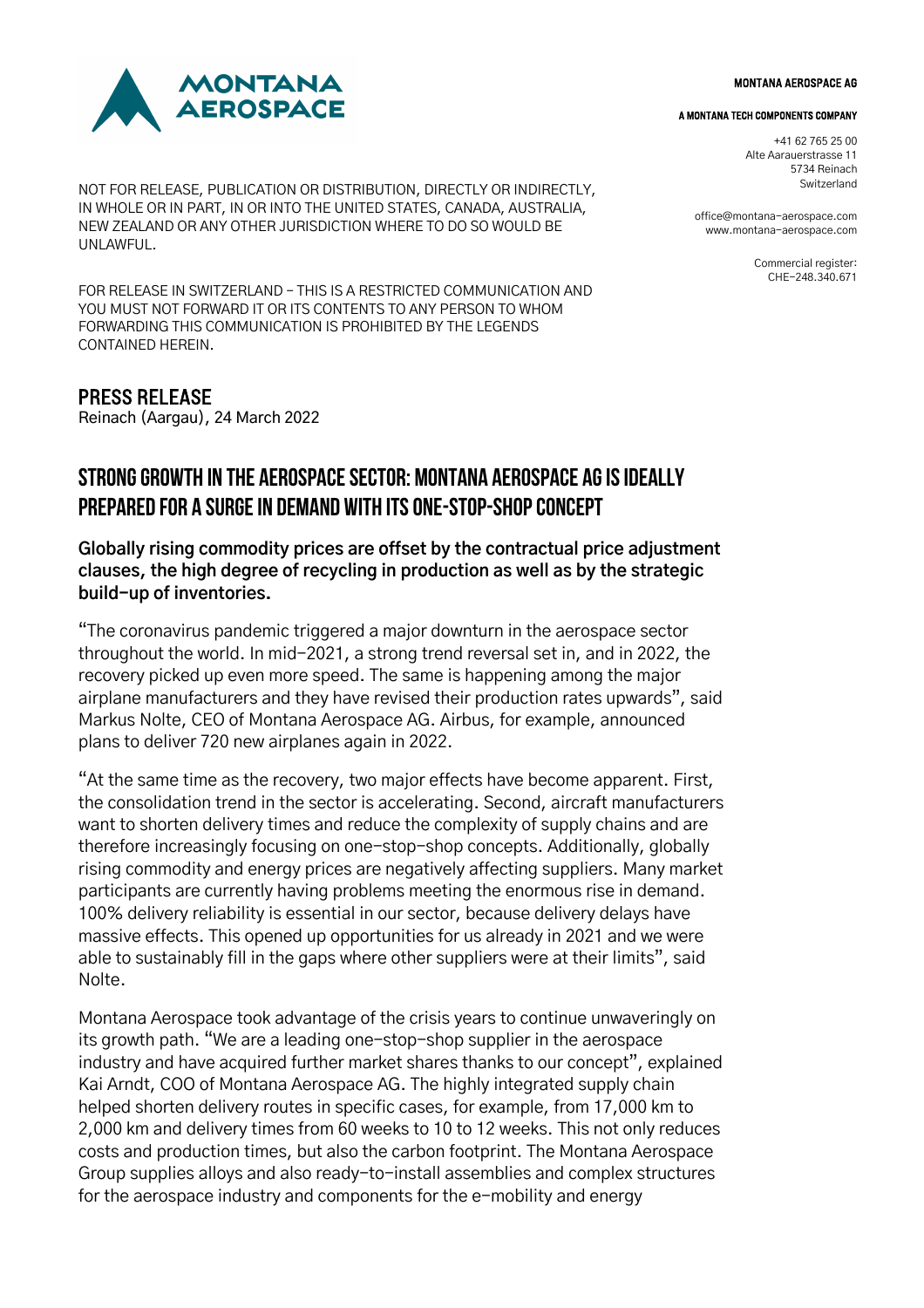

infrastructure markets. The diversification of the business areas gives Montana Aerospace a broad and solid business base and this has advantages in times of economic crisis, as proven during the pandemic.

### **No direct dependence on Russia or Ukraine**

Montana Aerospace is mastering the steep rise in commodity prices and delivery bottlenecks caused by the war in the Ukraine with a forward-looking commodity strategy. Price increases on global markets are being offset by the customary contractual clauses for commodity costs. Additionally, the companies of the Montana Aerospace Group employ a high degree of recycling, especially of aluminum where around 70% of the materials used are sourced from recycled materials. Furthermore, Montana Aerospace has worked to build up inventories in the past months to secure production capacities over several months. There are no operational relations with the Ukraine or Russia, and no significant dependence on commodity suppliers. The surge in energy prices, which affects mainly European production sites, is being countered by Montana Aerospace AG with investments in solar power installations at the production sites in Romania. The goal is to attain greater independence from external energy suppliers over the long term by 2024.

#### **Head of M&A and Investor Relations**

Marc Vesely recte Riha Phone: +43 664 61 26 261 E-mail: ir@montana-aerospace.com

### **Press contact**

Jürgen Beilein Phone:+43 664 831 2 841 E-mail: communication@montana-aerospace.com

#### **About Montana Aerospace AG**

Montana Aerospace AG is a leading producer of system components and complex assemblies for the aerospace industry, with worldwide engineering and manufacturing operations. The Company has approximately 5,500 highly skilled employees at 28 locations on four continents – designing, developing and producing ground-breaking technologies for tomorrow's aerospace, e-mobility and energy industries out of aluminium, titanium, composite, copper and steel.

#### **About Montana Tech Components AG**

Montana Tech Components AG, founded in 2006, is a globally active industrial group focusing on key technologies in future markets. The companies of the growth-oriented group hold a leading position in their field of activities. By focusing on selected key technologies, market leadership, and continuous innovation, MTC pursues a sustainable growth strategy in its divisions – VARTA AG, Aluflexpack AG and Montana Aerospace AG. The Group generated sales worth EUR 1.72 billion in 2020 and is represented at 83 locations in 34 countries worldwide. It currently employs a total of around 10,700 highly qualified staff members.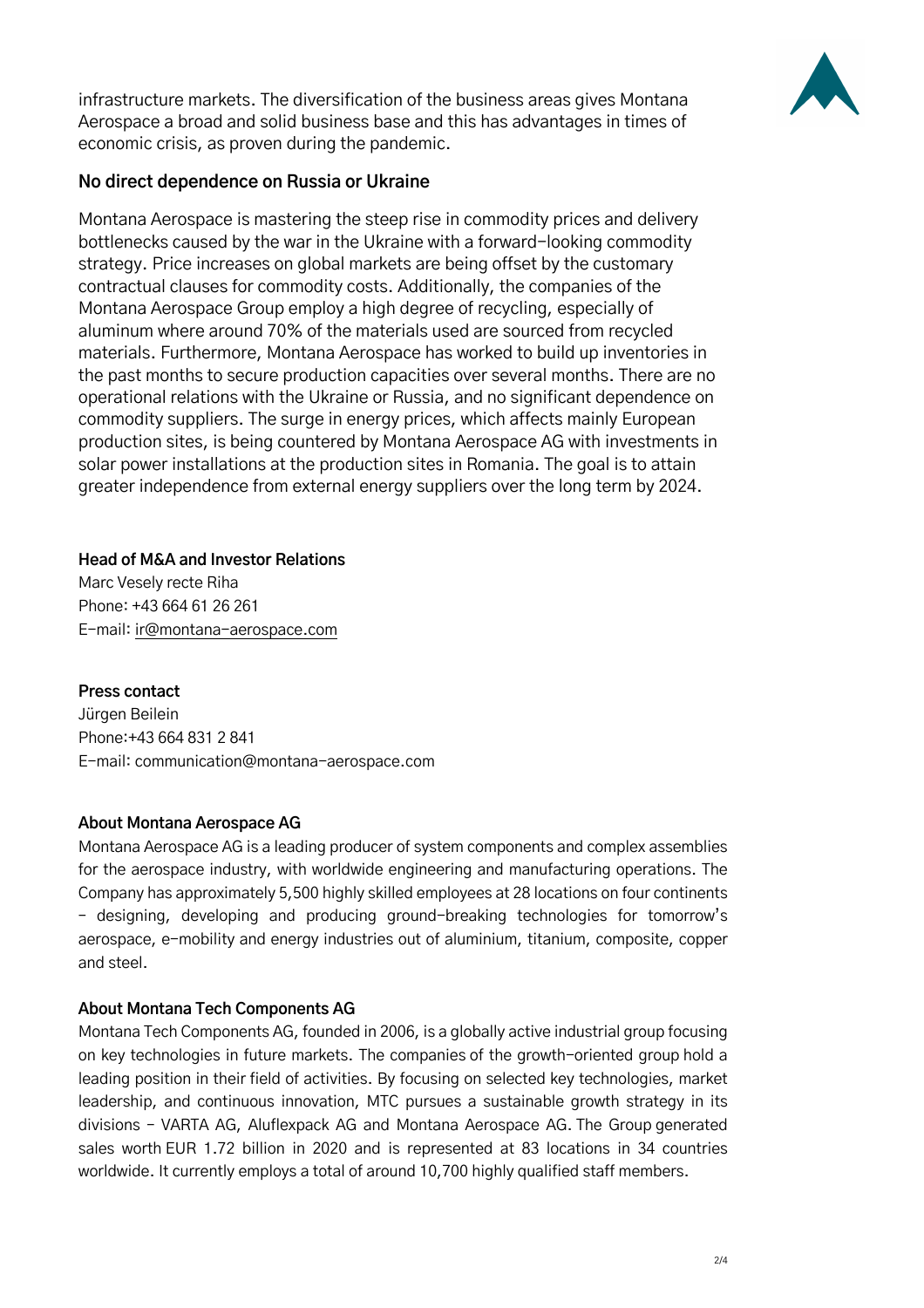

#### **Disclaimer**

The information contained herein is not for release, directly or indirectly, in or into the United States of America, Canada, Australia, Japan or any other jurisdiction where to do so would be unlawful. This document (and the information contained herein) does not contain or constitute an offer of securities for sale, or solicitation of an offer to purchase securities, in Canada, Australia or Japan or any other jurisdiction where such an offer or solicitation would be unlawful. In particular, this document is not an offer of securities for sale in the United States. Securities may not be offered or sold in the United States absent registration under the U.S. Securities Act of 1933, as amended (the "Securities Act"), or an exemption from registration. The securities referred to herein have not been and will not be registered under the Securities Act. No public offering of the securities has been or will be made in the United States.

None of the underwriters or any of their respective subsidiary undertakings, affiliates or any of their respective directors, officers, employees, advisers, agents, alliance partners or any other entity or person accepts any responsibility or liability whatsoever for, or makes any representation, warranty or undertaking, express or implied, as to the truth, accuracy, completeness or fairness of the information or opinions in this announcement (or whether any information has been omitted from the announcement) or any other information relating to the Group, its subsidiaries or associated companies, whether written, oral or in a visual or electronic form, and howsoever transmitted or made available or for any loss howsoever arising from any use of this announcement or its contents or otherwise arising in connection therewith. Accordingly, each of the underwriters and the other foregoing persons disclaim, to the fullest extent permitted by applicable law, all and any liability, whether arising in tort or contract or that they might otherwise be found to have in respect of this announcement and/or any such statement.

This communication is not an offer to sell or a solicitation of offers to purchase or subscribe for securities. This communication is not a prospectus within the meaning of the Swiss Financial Services Act (the "FinSA") and will not be reviewed by any competent authority. Any offer of securities of the Company will be made solely by means of, and on the basis of, a prospectus that will contain, among others, detailed information about the Company and its management, the offered securities (specifically the associated rights, obligations and risks) as well as the offer itself. This communication constitutes no advertising in the sense of article 68 of the FinSA. Such advertisements are communications to investors aiming to draw their attention to financial instruments. Any investment decisions with respect to any securities should not be made based on this advertisement. Any person considering the purchase of any securities of the Company must inform itself independently based solely on such prospectus (including any supplement thereto). The prospectus, which has been approved by a reviewing body recognised by the Swiss Financial Market Supervisory Authority FINMA, is available free of charge at Montana Aerospace AG, Alte Aarauerstrasse 11, 5734 Reinach (AG), Switzerland (email: ir@montana-aerospace.com). Investors are furthermore advised to consult their bank or financial adviser before making any investment decision.

This document does not constitute an "offer of securities to the public" within the meaning of Regulation (EU) 2017/1129 as it forms part of domestic law by virtue of the European Union (Withdrawal) Act 2018 (the "UK Prospectus Regulation") of the securities in the United Kingdom (the "UK"). Any offers of the securities in the UK will be made pursuant to an exemption under the UK Prospectus Regulation from the requirement to produce a prospectus for offers of the securities. In the UK, this document is only addressed to qualified investors within the meaning of the UK Prospectus Regulation. In addition, this document is only being distributed to and is only directed at (i) persons who are outside of the United Kingdom or (ii) to investment professionals falling within article 19(5) of the Financial Services and Markets Act 2000 (Financial Promotion) Order 2005 (the "FSMA Order") or (iii) persons falling within articles 49(2)(a) to (d), "high net worth companies, unincorporated associations, etc." of the FSMA Order, and (iv) persons to whom an invitation or inducement to engage in investment activity within the meaning of section 21 of the Financial Services and Markets Act 2000 may otherwise be lawfully communicated or caused to be communicated (all such persons together being referred to as "relevant persons"). The securities are only available to, and any invitation, offer or agreement to subscribe, purchase or otherwise acquire such securities will be engaged in only with, relevant persons. Any person who is not a relevant person should not act or rely on this document or any of its contents.

This document does not constitute an "offer of securities to the public" within the meaning of Regulation (EU) 2017/1129 of the European Union, as amended (the "Prospectus Regulation") in any member state of the European Economic Area (the "EEA"). Any offers of the securities to persons in the EEA will be made pursuant to an exemption under the Prospectus Regulation from the requirement to produce a prospectus for offers of the securities. In any member state of the EEA, this document is only addressed to qualified investors in that relevant member state within the meaning of the Prospectus Regulation.